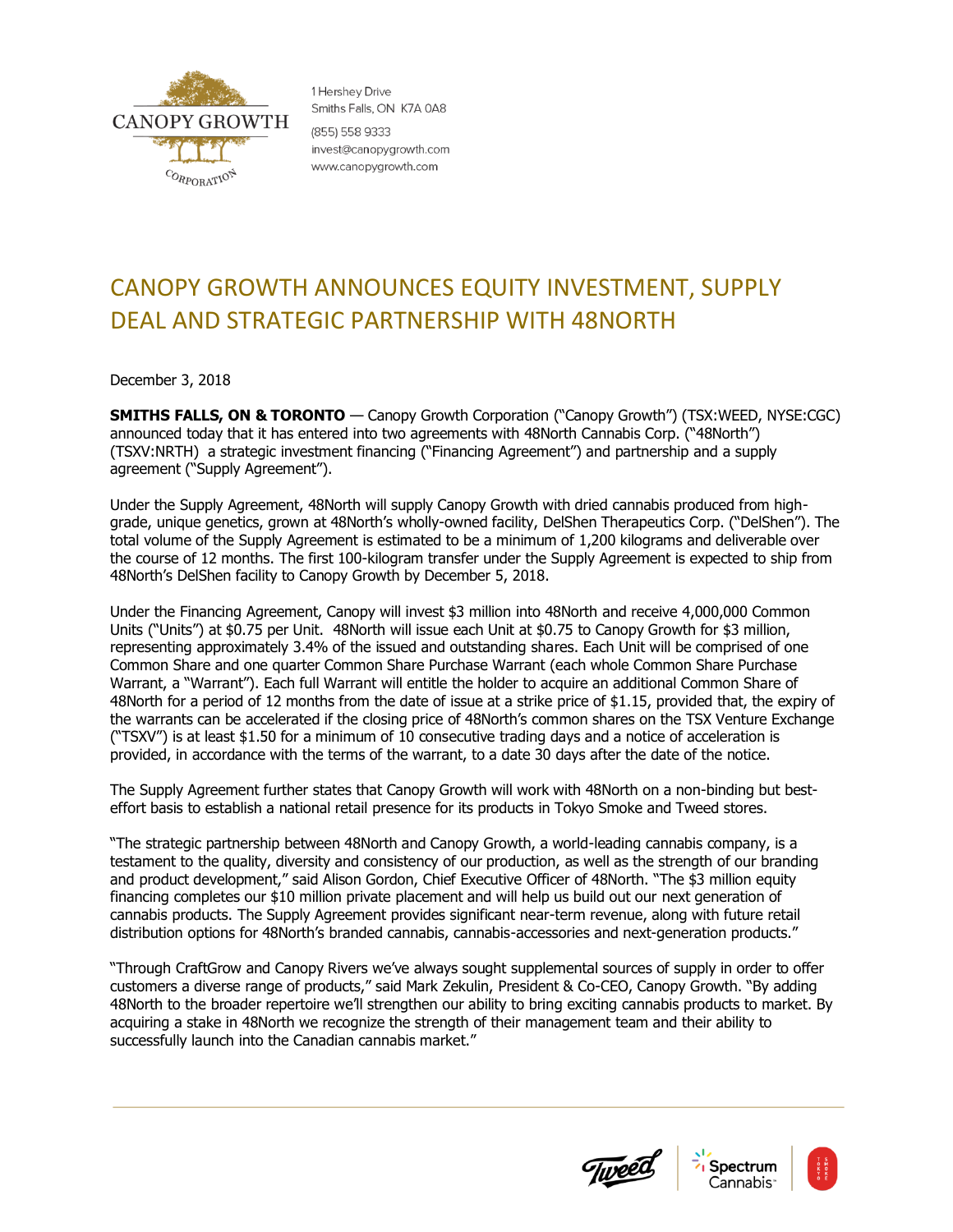Here's to Future Growth.

# **About Canopy Growth**

Canopy Growth is a world-leading diversified cannabis and hemp company, offering distinct brands and curated cannabis varieties in dried, oil and Softgel capsule forms. From product and process innovation to market execution, Canopy Growth is driven by a passion for leadership and a commitment to building a world-class cannabis company one product, site and country at a time. The Company has operations in 12 countries across five continents. The Company is proudly dedicated to educating healthcare practitioners, conducting robust clinical research, and furthering the public's understanding of cannabis, and through its partly owned subsidiary, Canopy Health Innovations, has devoted millions of dollars toward cutting edge, commercializable research and IP development. Through partly owned subsidiary Canopy Rivers Corporation, the Company is providing resources and investment to new market entrants and building a portfolio of stable investments in the sector. From our historic public listing on the Toronto Stock Exchange and New York Stock Exchange to our continued international expansion, pride in advancing shareholder value through leadership is engrained in all we do at Canopy Growth. Canopy Growth has established partnerships with leading sector names including cannabis icon Snoop Dogg, breeding legends DNA Genetics and Green House seeds, and Fortune 500 alcohol leader Constellation Brands, to name but a few. Canopy Growth operates ten licensed cannabis production sites with over 4.3 million square feet of production capacity, including over 500,000 square feet of GMP certified production space. For more information visit [www.canopygrowth.com](http://www.canopygrowth.com/)

# **About 48North**

[48North Cannabis Corp.](http://www.48nrth.com/) (TSXV: NRTH) is a vertically-integrated cannabis company focused on the health and wellness market through cultivation and extraction, as well as the creation of innovative, authentic brands for next-generation cannabis products. 48North is developing formulations and manufacturing capabilities for its own proprietary products, as well positioning itself to contract manufacture similar products for third parties. 48North cultivates unique genetics from the Netherlands at its wholly-owned subsidiary, DelShen Therapeutics Corp. ("DelShen"), a Licensed Producer under the Cannabis Act. DelShen is authorized to cultivate and sell cannabis as well as extract oil from its 40,000 square foot indoor facility near Kirkland Lake, Ontario. 48North has a growing portfolio of brands that include Latitude, a women's cannabis platform [\(explorelatitude.com\)](http://www.explorelatitude.com/) and Mother & Clone, a rapid-acting sublingual cannabis nanospray [\(momandclone.com\)](file:///G:/Team%20Drives/COMMS/COMMS%20DRIVE/FINAL%20RELEASES/momandclone.com).

On October 30, 2018 48North announced a letter agreement for the acquisition of 2599708 Ontario Inc. ("Good & Green"), a Licensed Producer under the Cannabis Act. Good & Green has a 46,000 square foot indoor cultivation and production facility in Brantford, Ontario and recently submitted a cultivation license application to Health Canada in connection with its 100-acre outdoor farm in Southwest Ontario.

### **Contact:**

Caitlin O'Hara Media Relations [Caitlin.Ohara@canopygrowth.com](mailto:Caitlin.Ohara@canopygrowth.com) 613-291-3239

Investor Relations Tyler Burns [Tyler.Burns@canopygrowth.com](mailto:Tyler.Burns@canopygrowth.com) 855-558-9333 ext. 122

Director: Bruce Linton [tmx@canopygrowth.com](mailto:tmx@canopygrowth.com)